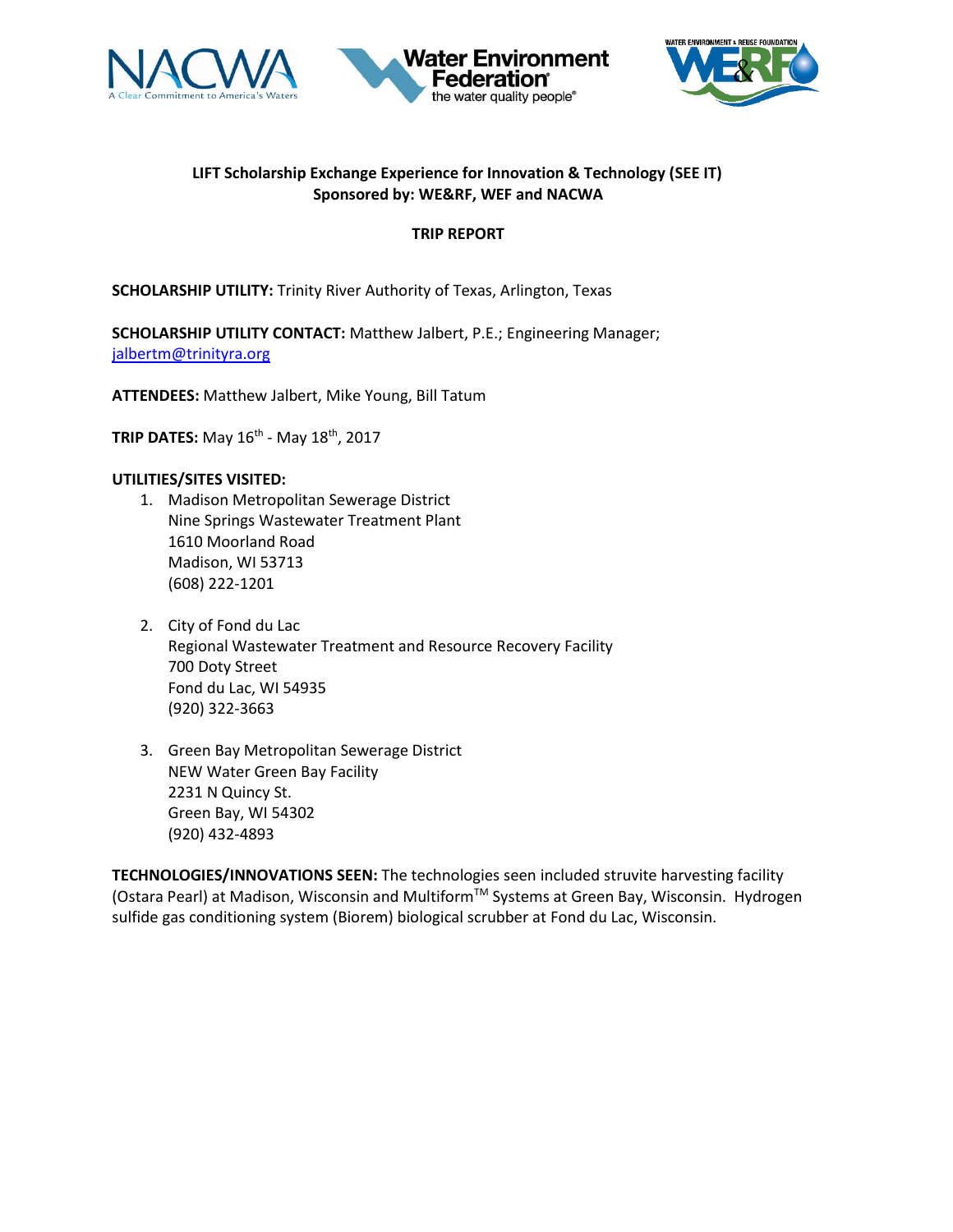

# Water Environment Federation the water quality people®







**(Source: http://www.multiformharvest.com/multi-was)**

Ostara's Pearl® and WASSTRIP **(Source: http://ostara.com/nutrient-management-solutions/**



BIOREM H2S Gas Conditioning System **(Source: http://www.biorem.biz/?portfolio=1498)**

**TRIP BACKGROUND and RATIONALE (250 WORDS):** *What technology did you select to visit? What is the problem you are trying to address? How did you envision the LIFT SEE IT scholarship trip helping your utility?* 

In 2016, the Authority conducted a Masterplan for the CRWS Treatment Plant and part of this effort included evaluation of the current and future nutrient loadings as it relates to the ongoing solids processing improvements. The overall solids processing improvements that are on-going include new gravity thickeners for primary sludge thickening, rehabilitation of the existing gravity thickeners, new primary sludge pumping, screening and building, removal of the existing dissolved air floatation thickeners, installation of gravity belt thickeners for waste activated sludge thickening, rehabilitation of the two existing digesters and buildings, installation of thermal hydrolysis and new anaerobic digesters. It is anticipated that a significant amount of ammonium and phosphorous will be recycled back to the main liquids stream. The phosphorus loading will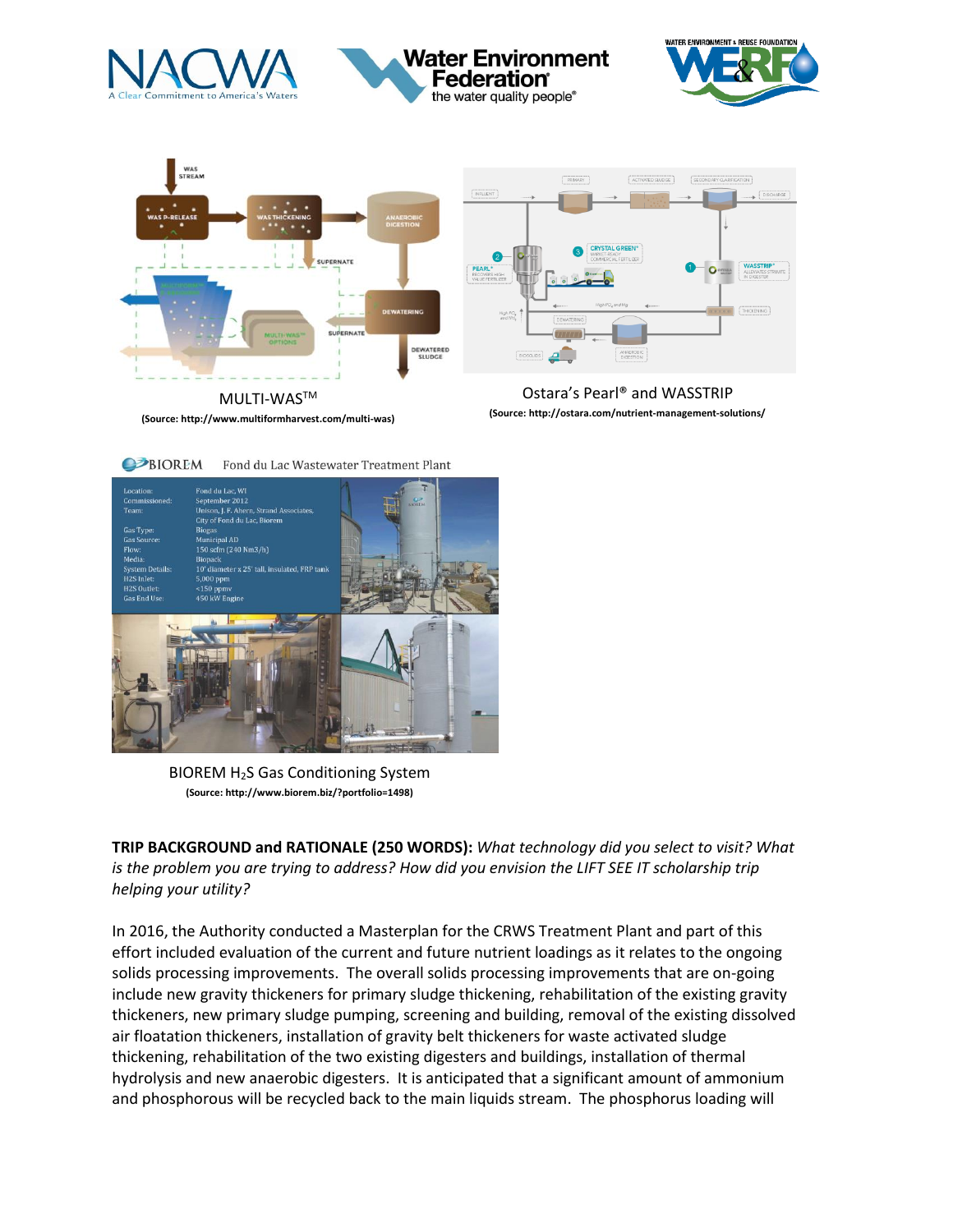





have a great impact on the main liquid stream and it is anticipated that the Authority will have to remove this soluble phosphorus with either ferric chloride addition or a process such as struvite harvesting. Struvite harvesting implementation is a newer technology to North America and there are currently two types of technologies available: Airprex and Ostara. Staff selected to visit the Ostara Pearl® facility at Madison Metropolitan Sewerage District since it is similar to the unit recommended in our facility Masterplan. In addition, we were able to visit two other types of technologies, one was related to our on-going solids improvement. We are in the process of constructing a gas conditioning system for hydrogen sulfide removal from the digester gas. The Regional Wastewater Treatment and Resource Recovery Facility allowed us to stop by and look at their current system and ask questions regarding performance and maintenance. In addition, NEW Water at Green Bay allowed us to tour their wastewater treatment facility and we were able to also look at another form of struvite harvesting technology called Multiform Harvest. The facility was not in operation, but was currently under construction. The LIFT SEE IT scholarship trip helped us gain a perspective on the size of the struvite harvesting facilities and also the operations and maintenance involved with operating these facilities. The tours allowed us to interact with plant staff and ask questions as we walked through the facility.

## **TRIP SUMMARY (1 page max. Please include 10 photos and a 1-2 minute video montage from the trip. The video does not need to be professional, however if you have the means to create a professional video feel free to do so)**

### **Madison Metropolitan Sewerage District Struvite Harvesting Facility (Ostara Pearl®) Report**

The Madison Metropolitan Sewerage District (MMSD) Nine Springs Wastewater Treatment Plant is located in Madison, Wisconsin. The Authority selected this specific utility and technology because the Ostara Pearl® struvite harvesting system was identified as a potential technology in the Masterplan for the Central Regional Wastewater System Treatment Plant. The Nine Springs Wastewater Treatment plant is a 40 million gallons per day (MGD) conventional activated sludge (A/O and modified UCT without internal nitrate recycle) with enhanced biological phosphorous removal and has a Biological Oxygen Demand (BOD) limit of 7 mg/l, total suspended solids (TSS) limit of 10 mg/L and a phosphorous limit of 1.5 mg/L. The phosphorous limit would actually be expected to drop to 0.075 mg/L next permit cycle, but by using adaptive management, the anticipated permit will be 0.6 mg/L. The anaerobic digestion facility consists of anaerobic and acid phase digesters. They can store approximately 20.5 million gallons (MG) of digester Class B liquid biosolids during the winter months. The biosolids are used primarily for land application. For their solids processing facility, the primary sludge is sent to their primary gravity thickeners and to the acid digester. The waste activated sludge (WAS) is processed through both their p-release tank (hydraulic retention time of 10-13 hours) and acid digester approximately 12 gallons per minute (gpm) of acid phase sludge into 500 gpm WAS. Following the acid digester, the sludge is then sent to their anaerobic digester and then processed through their biosolids digestion and thickening process. Following the p-release tank (pH of 6.9), the thickened WAS is sent to their gravity belt thickener's (GBT's) and the filtrate (pH of 7.2) from both of the GBT's and digested sludge GBT's are sent to the struvite harvest reactor (Ostara Pearl®). The facility hasn't been able to completely eliminate the ferric chloride; they have to feed it at the gravity belt thickener's filtrate pumps. This helps control potential struvite formation in this section of pumps and piping. They were having problems historically with struvite production in the pipes and it began in 1998 when they implemented enhanced biological phosphorus removal. The worked with the University of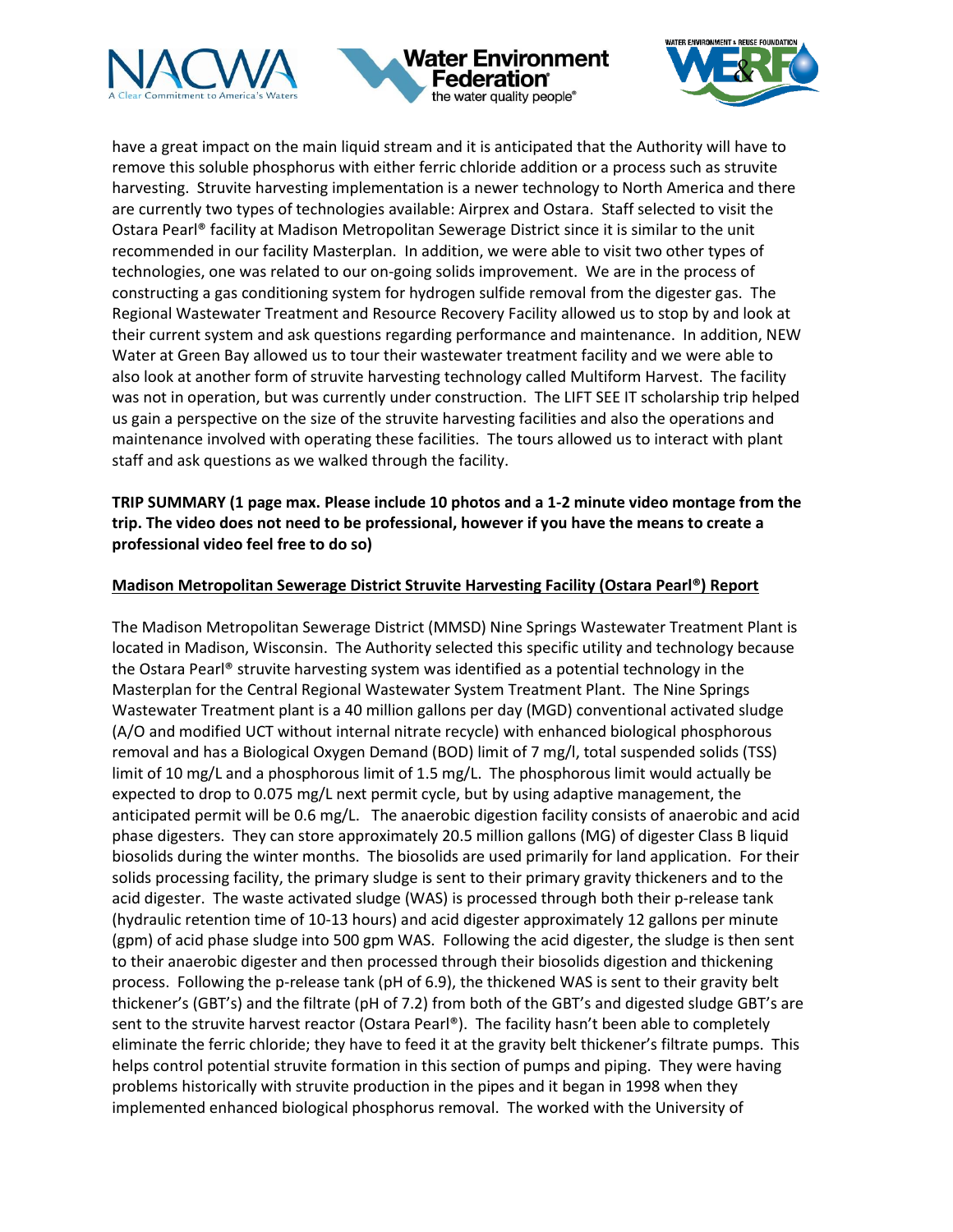





Wisconsin at Madison to determine if there was a way to release the phosphorus prior to digestion, but then other companies begin developing commercially available technology to remove struvite in the mid-2000's. When the struvite started getting out of control, the facility would add ferric chloride at various points in order to keep maintenance and repair costs down in the interim.

### **Ostara Process:**

When you are doing struvite harvesting downstream, the controls for chemical dosing is flow proportioning. The Ostara reactors are not fully redundant and they were designed for a 2030 design loading. The effluent ("Ostarate") from the Ostara reactor are routed back to the head of the plant and if not controlled properly can overload the main liquid process. For maintenance of the Ostara reactors, the have to take one offline and conduct an acid wash on a regular basis, approximately quarterly. The indication for conducting an acid wash is based on the Ostara recycle pumps (pump health) performance. If staff notices build up on the recycle pump, then they will prepare the reactor for its acid wash. The staff will drain the reactor down for initial inspection and then initiate the acid wash this maintenance activity is conducted quarterly. This can all depend on how much you are loading it. When they get down to a certain amount of product bed, they will reduce feed and load and then shut the feed completely off and go to pull down. The vendor provided programmable logic controllers (PLC's) are Square D Siemens. The MMSD staff conducted in-house dewaterability testing on the WAS before process design because it was expected that the acid phase sludge addition would negatively impact dewatering of the WAS; staff have seen an increase in WAS polymer usage by 30%-50% due to the addition of acid phase sludge to the WAS that triggers p-release.

#### **Procurement Process:**

MMSD staff evaluated three vendors and they piloted two of the three vendors (Ostara and Procorp Enterprises). At the time, they did not pilot the Multiform reactor due to being new to the struvite harvesting market in 2010, and the performance of the Ostara and ProCorp pilots were similar. Procorp Enterprises had most of their experience in industrial applications. In May 2010, MMSD conducted a pre-procurement of the struvite harvesting equipment. They received three proposals from the three vendors and ended up selecting Ostara. Following the pre-selection, the design of the struvite harvesting facility was included in their 11<sup>th</sup> Addition expansion and this project was bid in November 2011. It took over two years to complete the entire project and they had the struvite harvesting facility operational by the end of 2013. MMSD and Ostara developed a 10-year takeoff agreement, which meant that MMSD would provide the capital funding to construct the struvite harvesting facility and Ostara would purchase the product from MMSD at price per ton for the struvite product. Each year, an annual adjustment would be conduct on the product based on the consumer price index (CPI). The takeoff agreement started in 2010 and will expire in 2020. The facility is currently producing 450 to 500 dry tons per year of the Ostara Pearl® product. For staffing of the facility, in the end MMSD did not add additional staff, but it did add about 15 hours per week on average operator time for struvite harvesting. The facility operates 24-hours a day, 7-days a week. MMSD staff did mention that it would have been nice to have a docking bay for the product loading station.

This trip was very useful to the Authority because it gave us an idea on what to expect when we implement a struvite harvesting facility in the future. We were able to gain insight on the